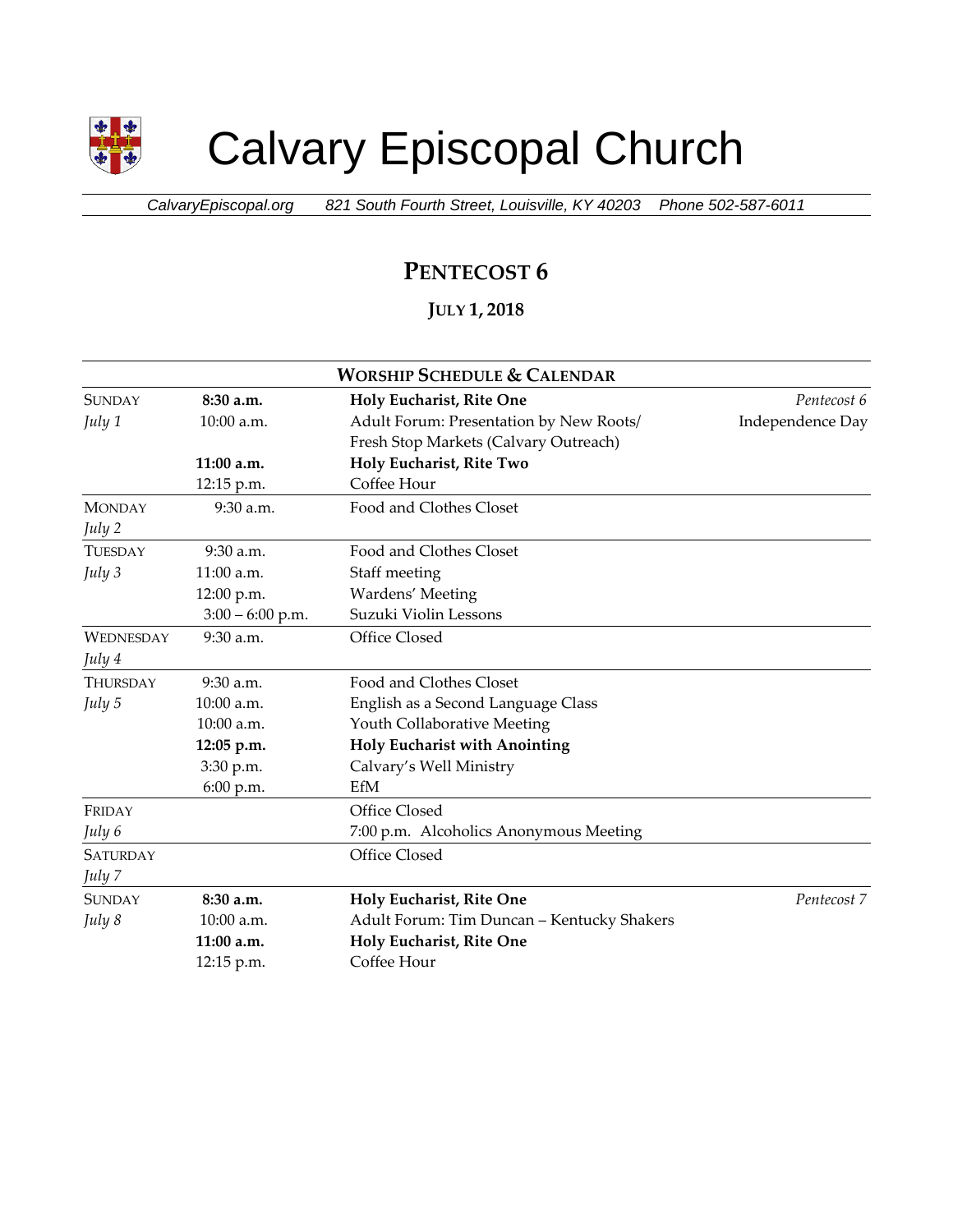#### **ANNOUNCEMENTS**

*Announcements for the bulletin should be submitted to* [Verger@CalvaryEpiscopal.org](mailto:Verger@CalvaryEpiscopal.org) *by the preceding Tuesday at noon.* 

**COFFEE HOUR IN FRAZIER HALL**: The Calvary Coffee Hour invites all to join us every Sunday following the 11:00 service. Today the CCH is hosted by Sally and Jack Reisz.

**ADULT FORUM SCHEDULE:** Please join us for Adult Forum each Sunday at 10:00 in Parker Hall. Today Tim Duncan will facilitate a presentation by New Roots/Fresh Stop Markets from which Calvary purchases seasonal fresh fruits and vegetables from local farmers for Calvary's Outreach Ministry/Food Closet operation. Next Sunday, July 8, Tim Duncan facilitates, Kentucky Shakers-Sacred Soil: Kentucky Spirituality.

**PASTORAL CARE CENTRAL:** Please let Jim Barnes know when a parishioner is in need of pastoral care due to hospitalization, home-bound illness, or other situation which prevents them from attending church and they are in need/desire meals, prayer, the Holy Eucharist, emotional or spiritual support, or other pastoral exigencies. You may either complete a form (found at various places in the building) or contact Jim directly.

**CHILD CARE VOLUNTEERS:** The Calvary Child Care Center is in need of volunteers during the summer as well as during the Sunday School year. If you are interested, please contact Britt Shelton, Sunday School Coordinator.

**KY SHAKESPEARE FESTIVAL**: Mark your calendars for the remaining discussion led by Calvary's own Jonathan Smith: *Othello* on July 12th (Location: Home of David and Deborah Stewart, 510 Belgravia Court). All discussions will start at 7pm, with the performance starting at 8pm in Central Park (1340 South Fourth Street). Email Jonathan Smith at [smith@hanover.edu](mailto:smith@hanover.edu) if you plan to attend the discussions, and Penny Brisson at [penelopekbrisson@gmail.com](mailto:penelopekbrisson@gmail.com) if you have other questions.

**CALVARY'S WELL:** Warm weather is here and our friends have specific needs. Please be generous in bringing the following items: mosquito repellant, hand sanitizer, wet wipes, small bars of soap, wash cloths, flip flops, men's tshirts and boxer shorts, zip-top cans of any food which can be eaten without being warmed. Send questions about other items to [LFrench444152@gmail.com.](mailto:LFrench444152@gmail.com)

**A NEW MINISTRY AT CALVARY:** If anyone has an interest in participating in a new Calvary ministry singing and/or playing hymns and sacred music for memory care patients at local retirement homes, please see Judy Wilson or send her an email at [jpwilson1953@gmail.com](mailto:jpwilson1953@gmail.com). Stay tuned for a "feasibility" meeting this summer.

**YOUTH GROUP:** Youth Group for 6th–12th grades meets the second Sunday of every month from 6:00 – 7:30 p.m. For any other questions regarding Sunday School and Children/Youth events, please email Britt Shelton at [britt.shelton@calvaryepiscopal.org.](mailto:britt.shelton@calvaryepiscopal.org)

**SUNDAY SCHOOL:** Sunday School classes have ended for the 2017-2018 term and will return in the fall. Those who are interested in volunteering to teach or to be a door person for Sunday School next term please contact Britt Shelton as above. You may also pre-register your children by emailing Britt for a new registration packet.

**VACATION BIBLE SCHOOL:** Vacation Bible School is July 10 - August 7. This summer Calvary will be involved in a collaborative Vacation Bible School with other Episcopal churches in Louisville. The theme is: "God's Wonderful World." This is an inter-generational study including an adult lesson and activity stations for the youth and children. We encourage everyone to go to all of the different dates and locations, as this is a series and every part is important to get the full study and experience. The dates and locations are July  $10<sup>th</sup>$  at St. Mark's, July  $17<sup>th</sup>$  at Calvary, July 24<sup>th</sup> at St. James', July 31<sup>st</sup> at St. Matthew's, and August 7<sup>th</sup> at St. Andrew's. The meeting time every week will be 6-8 pm, and dinner will be provided. We are in need of volunteers for our hosting night of July 17<sup>th</sup> to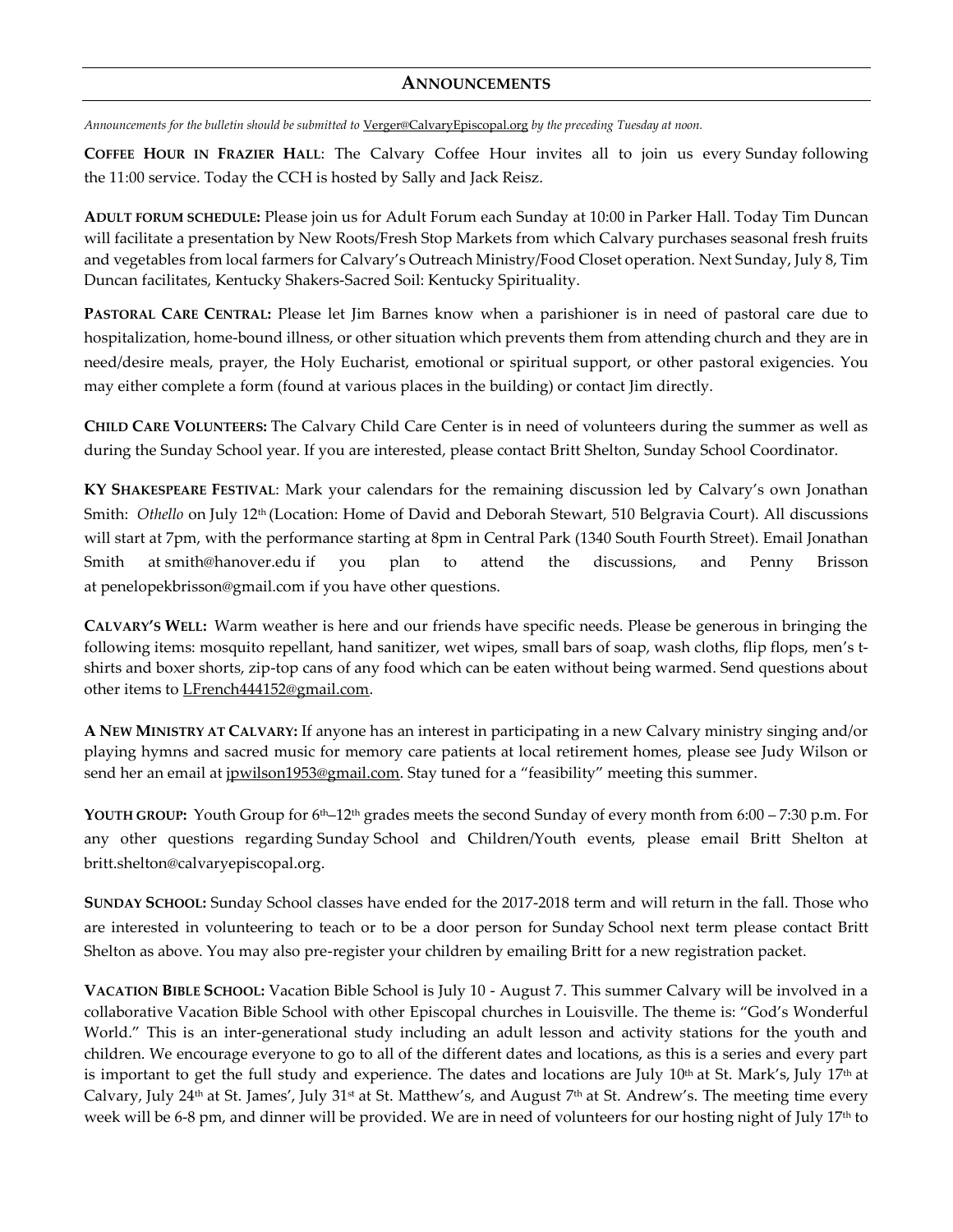help with food prep and serving, setup and cleanup, and to lead activity stations. If you would like to volunteer, or have any questions, please see or contact Britt Shelton.

**LAUNDRY LOVE:** The next date that Calvary hosts the Laundry Love Initiative at Aunt Bee's Laundry, 2nd and Ormsby, is August 9. Other members of the Urban Partnership host the Initiative on the following dates: July 12, Sep 13, Oct 11, Nov 8, and Nov 13. Everyone is welcome to assist even when Calvary is not the host. If you have questions, please contact Jennifer Kling, Urban Partnership Liaison, at 502-905-5586.

**"WE'RE GOING PLACES LUNCHEON**": The next "We're Going Places Luncheon" will be in August. If interested in joining the group, please contact Mary Sanders at 502-291-0742, or [msanders48@gmail.com,](mailto:msanders48@gmail.com) for more information.

| <b>SUNDAY</b>      | Sanctuary/Altar | Choir | Nave | Total      |
|--------------------|-----------------|-------|------|------------|
| <b>SERVICES</b>    |                 |       |      | Attendance |
|                    |                 |       |      |            |
| 08:30 am           | 2               |       |      | 4          |
| $11:00 \text{ am}$ | 8               | 15    | 56   | 79         |
| <b>TOTAL</b>       | 10              | 16    | 57   | 83         |
|                    |                 |       |      |            |
| 06/24/2018         | Adult Forum     |       |      | 20         |
| 06/28/2018         | HE/Anointing    |       |      | 7          |

**ATTENDANCE UPDATE: 06/24/2018** 

**CALVARY'S WELL<sup></sup>:** 06/28/2018 (90<sup>°</sup>) Lemonade 166 cups; sandwiches 175 water 80 bottles; clothing 42 items; cookies 175; popcorn 72 bags; toiletries 42 items.

Eucharistic Visits 2018 through the week of June 24: 22 persons communed.

| <b>CALVARY CLERGY AND STAFF</b>                                                        |                 |  |  |  |
|----------------------------------------------------------------------------------------|-----------------|--|--|--|
| The Rev. John G. Allen, Jr., Interim Rector<br>jga@calvaryepiscopal.org                | $(587-6011x12)$ |  |  |  |
| James M. Barnes, Verger and Parish Administrator<br>verger@calvaryepiscopal.org        | $(587-6011x26)$ |  |  |  |
| Britt Shelton, Sunday School Coordinator<br>britt.shelton@calvaryepiscopal.org         | $(587-6011x22)$ |  |  |  |
| Shawn R. Dawson, Director of Music<br>music@calvaryepiscopal.org                       | $(587-6011x17)$ |  |  |  |
| Melissa Kay Guidry, Office Administrator/Bookkeeper<br>bookkeeper@calvaryepiscopal.org | $(587-6011x10)$ |  |  |  |
| Leroy Malone, Sexton<br>leroy.malone@calvaryepiscopal.org                              | $(587 - 6011)$  |  |  |  |
| <b>Nursery Staff</b><br>Darlene M. Clay<br>Joanne L. Wingfield                         | $(587 - 6011)$  |  |  |  |

#### **CALVARY EMERITI**

The Rev. E. Benjamin Sanders, Rector Emeritus Margaret L. Dickinson, Musician Emerita